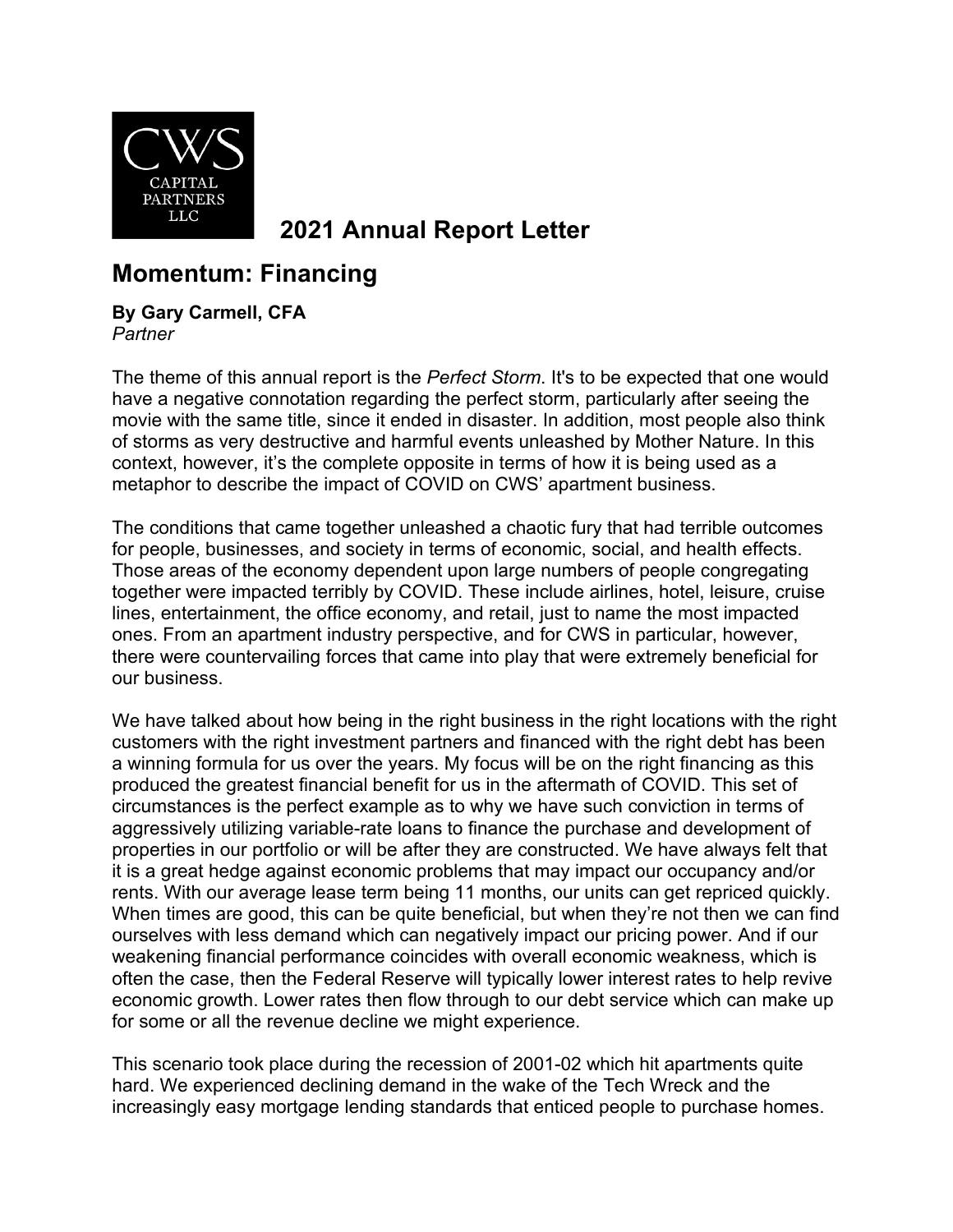Unfortunately, virtually our entire portfolio was financed with fixed-rate loans which prevented us from taking advantage of lower rates because the cost of pre-paying our fixed-rate loans was too prohibitive due to the large penalties triggered by early repayment. Thus, we were not able to hedge our revenue decline with interest savings because so few of our loans were floating rate.

We learned a very painful lesson 20+ years ago which left deep scars and long memories. From that point forward we placed a greater emphasis on attracting capital from investors that understood and accepted our floating-rate strategy and to utilize this type of debt on virtually every new loan we put in place. This helped us during the Great Recession with the dramatic drop in short-term interest rates that took place and for the long period of time they stayed quite low. At the same time, we still had some large investors who preferred fixed-rate loans, so a still meaningful percentage of our portfolio could not benefit from the lower rates until those loans came due.

When COVID hit we were never better positioned from a debt perspective. We had dramatically increased our exposure to variable-rate loans such that approximately 83% of our debt was floating when the COVID contraction began, and this is when the Federal Reserve started lowering interest rates. As the following chart shows, 30-day Libor peaked at approximately 2.50% in early 2019 and hit a low of approximately 0.08% in late 2021.



From CWS' viewpoint, this meant that we went from an average interest rate for our floating-rate loans of approximately 4.20% at the peak to about 1.80% at the bottom, which is very close to what they're at today. It doesn't take a math whiz to figure out that when your interest rate drops by approximately 2.40% and this is applied to approximately \$2.3 billion of debt, that this results in significant interest savings—\$55.2 million to be more precise. As a result, we were able to raise distributions despite our operating income dropping by approximately 5% from peak to trough as well as build up working capital to continue to reinvest in our properties and to be able to compete very effectively.